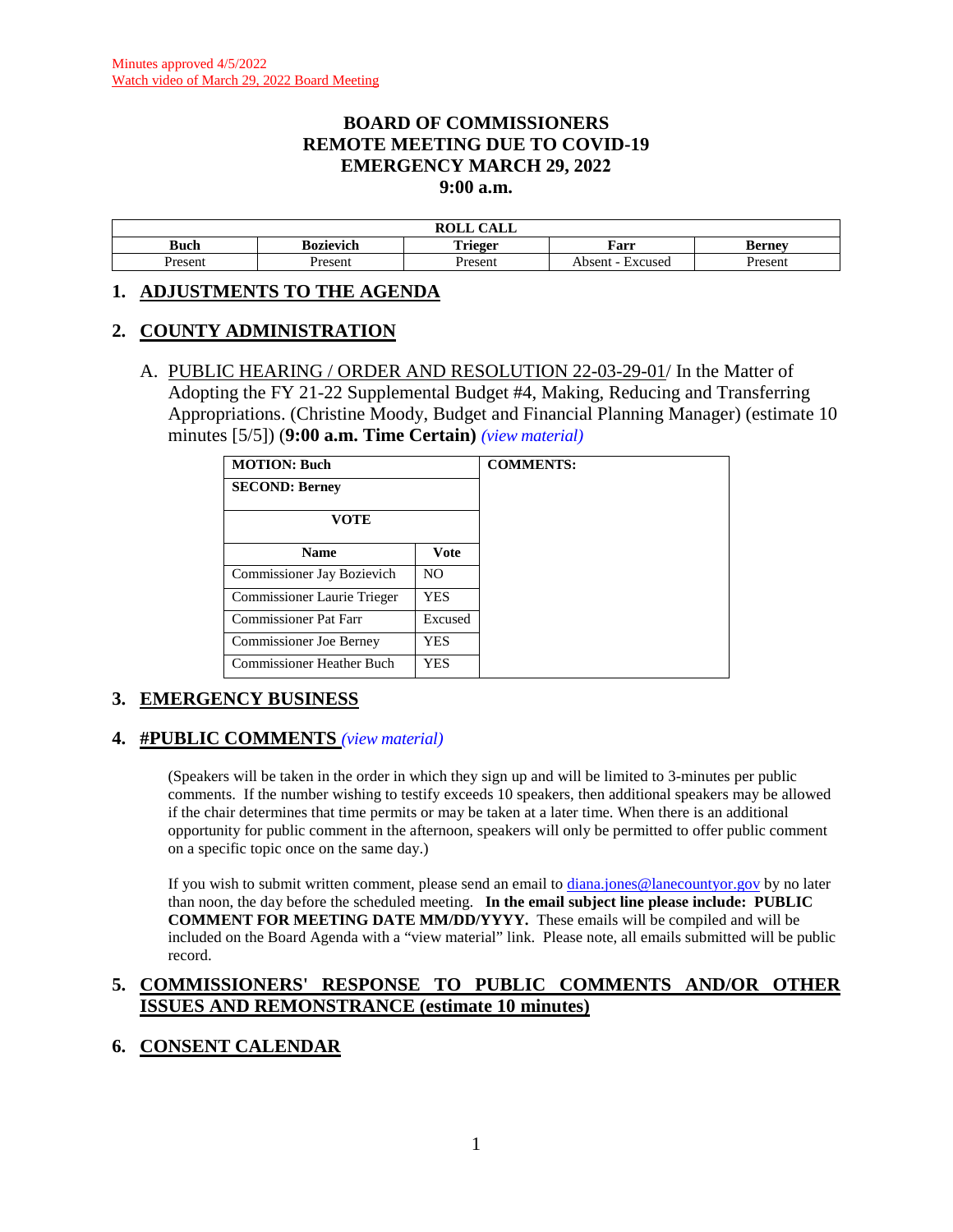(All items listed here are considered to be routine by the Board of Commissioners and will be enacted by one motion in the form listed below. There will be no separate discussion of these items. If discussion is desired, that item will be removed from the Consent Calendar and will be considered separately.)

### BEGINNING OF CONSENT CALENDAR \* \* \* \* (estimate 2 minutes)

# A. COUNTY ADMINISTRATION

- Approval of minutes: 3/15/2022 *(view [material\)](http://www.lanecountyor.gov/UserFiles/Servers/Server_3585797/File/Government/BCC/2022/2022_AGENDAS/032922agenda/T.6.A.1.pdf)*
- ORDER 22-03-29-02/ In the Matter of Approving the Revised Facilities Standing Committee Bylaws as Required in LM 3.506(1)(c). (Shawn Waite, Facilities and Capital Planning Manager) *(view [material\)](http://www.lanecountyor.gov/UserFiles/Servers/Server_3585797/File/Government/BCC/2022/2022_AGENDAS/032922agenda/T.6.A.2.pdf)*
- ORDER 22-03-29-03/ In the Matter of Amending the Contract for Piper Sandler & Co. Financial Service provider and Delegating Authority to the County Administrator to Execute the Amendment. (Robert Tintle, County Treasurer / Financial Services Manager) *(view [material\)](http://www.lanecountyor.gov/UserFiles/Servers/Server_3585797/File/Government/BCC/2022/2022_AGENDAS/032922agenda/T.6.A.3.pdf)*

### B. DISTRICT ATTORNEY

ORDER 22-03-29-04/ In the Matter of Approving the Amendment to the Lane County Interagency Deadly Physical Force Plan. (Patricia Perlow; District Attorney) *(view [material\)](http://www.lanecountyor.gov/UserFiles/Servers/Server_3585797/File/Government/BCC/2022/2022_AGENDAS/032922agenda/T.6.B.1.pdf)*

### C. HEALTH & HUMAN SERVICES

- 1) ORDER 22-03-29-05/ In the Matter of Approving One Contract, One Ratification, and One Amendment, Delegating Authority to the County Administrator to Sign the Approved Actions. (Eve Gray, Director) *(view [material\)](http://www.lanecountyor.gov/UserFiles/Servers/Server_3585797/File/Government/BCC/2022/2022_AGENDAS/032922agenda/T.6.C.1.pdf)*
- ORDER 22-03-29-06/ In the Matter of Accepting a Grant Award from Oregon Housing and Community Services in the Amount of \$350,000 for the Period April 1, 2022 to June 30, 2023 and Delegating Authority to the County Administrator to Execute the Award Documents. (Eve Gray, Director) *(view [material\)](http://www.lanecountyor.gov/UserFiles/Servers/Server_3585797/File/Government/BCC/2022/2022_AGENDAS/032922agenda/T.6.C.2.pdf)*
- 3) ORDER 22-03-29-07/ In the Matter of Approving an Intergovernmental Revenue Agreement with the City of Eugene in Support of the Safe Sleep Sites Project and Delegating Authority to the County Administrator to Sign the Agreement. (Eve Gray, Director) *(view [material\)](http://www.lanecountyor.gov/UserFiles/Servers/Server_3585797/File/Government/BCC/2022/2022_AGENDAS/032922agenda/T.6.C.3.pdf)*
- D. PUBLIC WORKS
	- ORDER 22-03-29-08/ In the Matter of Approving Three Public Works Contracts and Amendments and Delegating Authority to the County Administrator to Execute the Approved Contracts and Amendments for Oregon Department of Transportation., Revenue in the amount of \$250,000; HP Civil Inc., Expense in the amount of \$217,361.11; Wildish Construction Co., Expense in the amount of \$539,741.60. (Dan Hurley, Director) *(view [material\)](http://www.lanecountyor.gov/UserFiles/Servers/Server_3585797/File/Government/BCC/2022/2022_AGENDAS/032922agenda/T.6.D.1.pdf)*
	- ORDER 22-03-29-09/ In the Matter of Approving Annual Public Works Purchase Contracts for Road Maintenance Materials and Delegating Authority to the County Administrator to Execute the Contracts. (Dan Hurley, Director) *(view [material\)](http://www.lanecountyor.gov/UserFiles/Servers/Server_3585797/File/Government/BCC/2022/2022_AGENDAS/032922agenda/T.6.D.2.pdf)*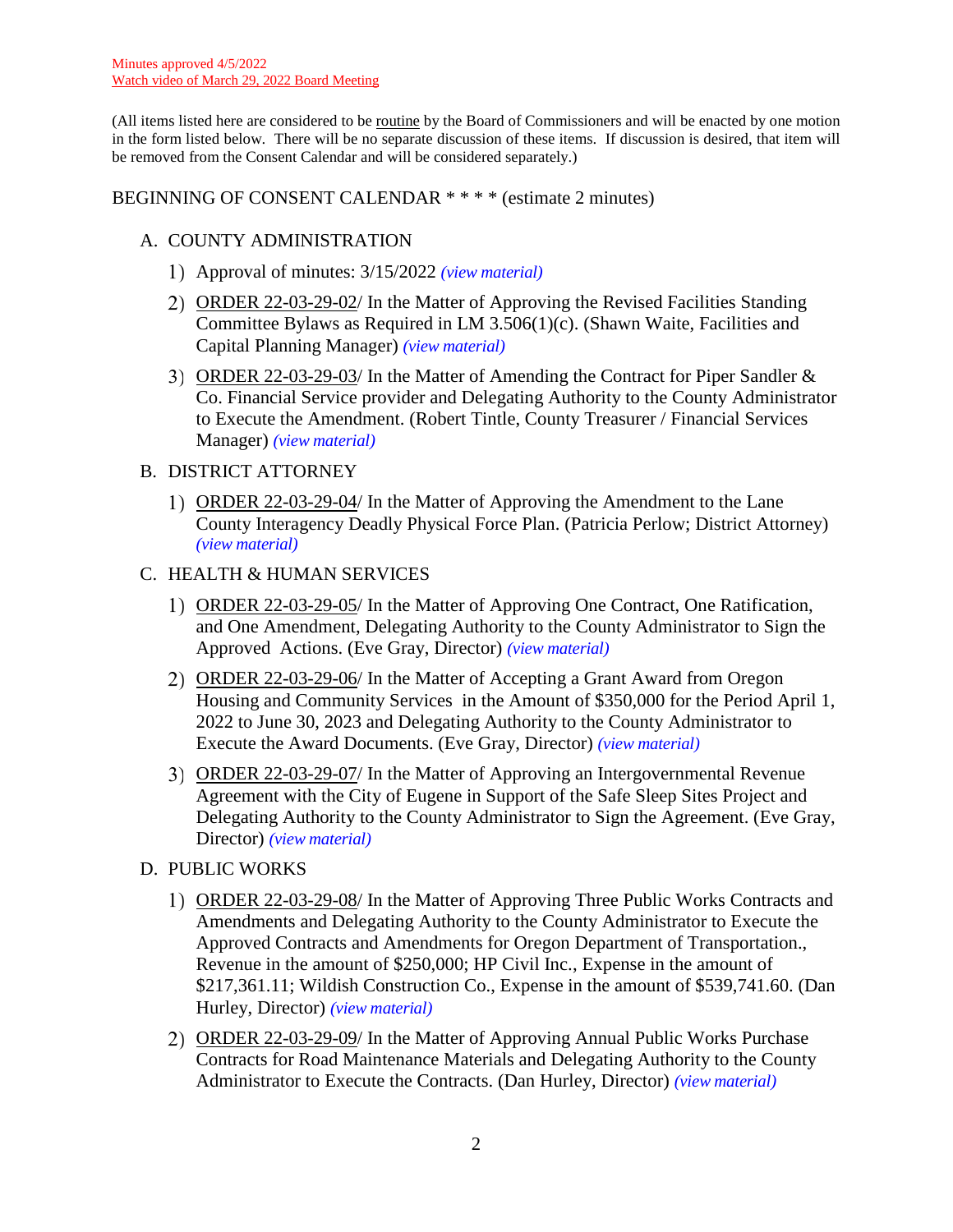# E. TECHNOLOGY SERVICES

ORDER 22-03-29-10/ In the Matter of Authorizing the Purchase of PeopleSoft Software License Maintenance Renewals and Support from Oracle America, Inc., in the Amount of \$260,195.60. (Mike Finch, Director) *(view [material\)](http://www.lanecountyor.gov/UserFiles/Servers/Server_3585797/File/Government/BCC/2022/2022_AGENDAS/032922agenda/T.6.E.1.pdf)*

| <b>MOTION: Buch</b>              |             | <b>COMMENTS:</b> |
|----------------------------------|-------------|------------------|
| <b>SECOND: Berney</b>            |             |                  |
| <b>VOTE</b>                      |             |                  |
| <b>Name</b>                      | <b>Vote</b> |                  |
| Commissioner Jay Bozievich       | <b>YES</b>  |                  |
| Commissioner Laurie Trieger      | <b>YES</b>  |                  |
| <b>Commissioner Pat Farr</b>     | Excused     |                  |
| <b>Commissioner Joe Berney</b>   | <b>YES</b>  |                  |
| <b>Commissioner Heather Buch</b> | <b>YES</b>  |                  |

# **7. PUBLIC WORKS**

A. ORDER 22-03-29-11/ In the Matter of Approving One Public Works Amendment and Delegating Authority to the County Administrator to Execute the Approved Amendment for St. Vincent de Paul Society of Lane County, Inc., Expense in the amount of \$150,000. (Dan Hurley, Director) (estimate 5 minutes [2/3]) *(view [material\)](http://www.lanecountyor.gov/UserFiles/Servers/Server_3585797/File/Government/BCC/2022/2022_AGENDAS/032922agenda/T.7.A.pdf)*

| <b>MOTION: Berney</b>          |            | <b>COMMENTS:</b> |
|--------------------------------|------------|------------------|
| <b>SECOND: Bozievich</b>       |            |                  |
| VOTE                           |            |                  |
| <b>Name</b>                    | Vote       |                  |
| Commissioner Jay Bozievich     | YES        |                  |
| Commissioner Laurie Trieger    | <b>YES</b> |                  |
| <b>Commissioner Pat Farr</b>   | Excused    |                  |
| <b>Commissioner Joe Berney</b> | YES        |                  |
| Commissioner Heather Buch      | Excused    |                  |

# **8. COUNTY ADMINISTRATION**

A. ORDER 22-03-29-12/ In the Matter of Amending Lane Manual Chapter 65 to Establish Provisions for Appointing Positions to the Commission of the Housing Authority and Community Services Agency of Lane County, DBA Homes for Good (LM 65.020). (Greg Rikhoff, Director of Operations; Jacob Fox, Homes for Good Executive Director) (estimate 15 minutes [5/10]) *(view [material\)](http://www.lanecountyor.gov/UserFiles/Servers/Server_3585797/File/Government/BCC/2022/2022_AGENDAS/032922agenda/T.8.A.pdf)*

| <b>MOTION: Buch</b>        |      | <b>COMMENTS: Motion fails</b> |
|----------------------------|------|-------------------------------|
| <b>SECOND: Bozievich</b>   |      |                               |
| VOTE                       |      |                               |
| <b>Name</b>                | Vote |                               |
| Commissioner Jay Bozievich | NO.  |                               |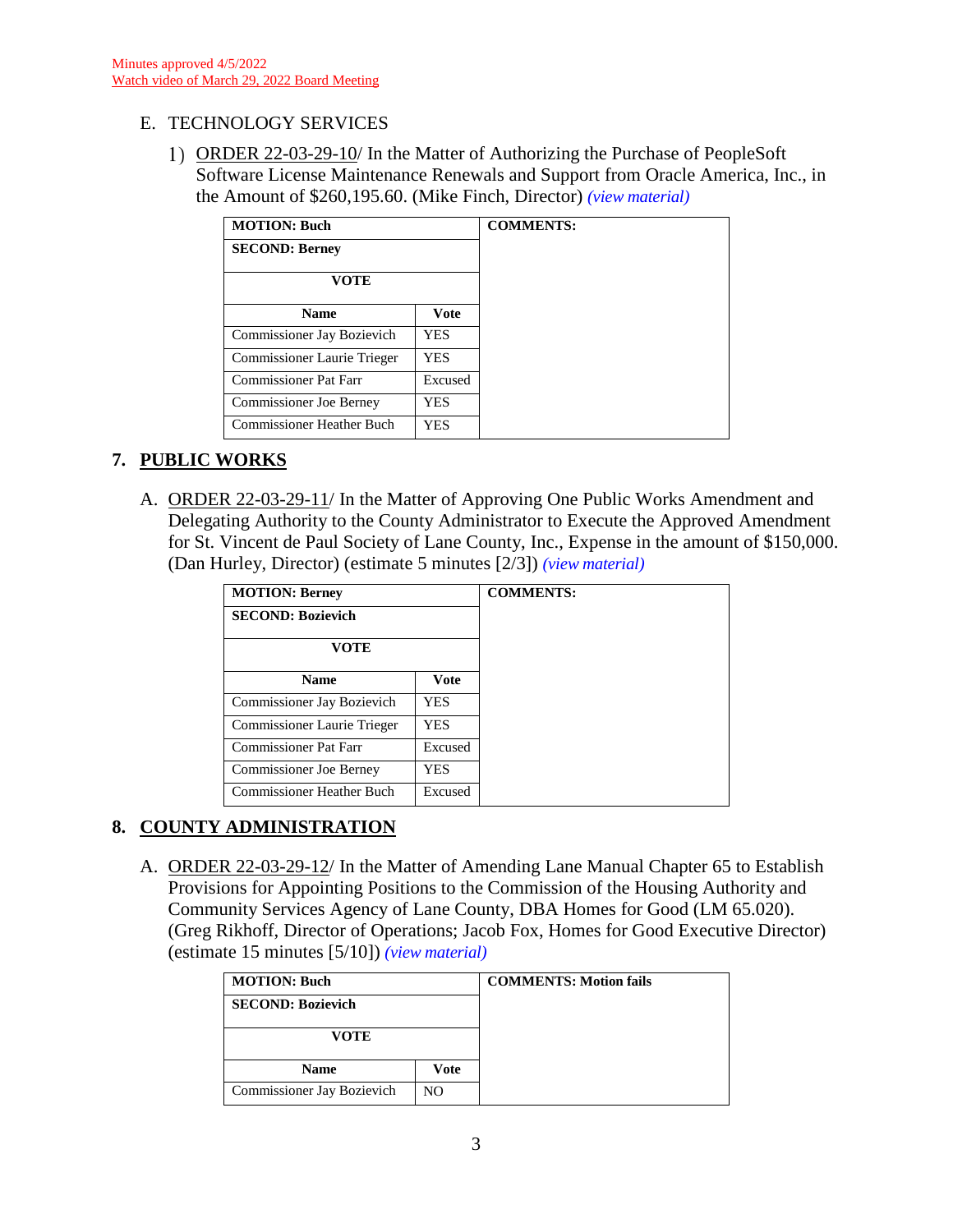| <b>Commissioner Laurie Trieger</b> | YES     |
|------------------------------------|---------|
| <b>Commissioner Pat Farr</b>       | Excused |
| <b>Commissioner Joe Berney</b>     | NO      |
| <b>Commissioner Heather Buch</b>   | YES     |

B. ORDER 22-03-29-13/ In the Matter of Presenting an Audit of the Local Option Tax Levy Fund that Supports Jail Beds and Youth Services for the Fiscal Year Ended June 30, 2021, and results of the Lane County, Oregon Annual Comprehensive Financial Report (ACFR), Accepting the ACFR for the Fiscal Year Ended June 30, 2021, and Ordering it be Filed with the Secretary of State. (Robert Tintle, County Treasurer / Financial Services Manager; Kevin Mullerleile, Moss Adams LLP; Amanda McCleary-Moore, Moss Adams LLP) (estimate 45 minutes [30/15]) (**10:00 a.m. Time Certain)** *(view [material\)](http://www.lanecountyor.gov/UserFiles/Servers/Server_3585797/File/Government/BCC/2022/2022_AGENDAS/032922agenda/T.8.B.pdf)*

| <b>MOTION: Buch</b>            |            | <b>COMMENTS:</b> |
|--------------------------------|------------|------------------|
| <b>SECOND: Berney</b>          |            |                  |
| VOTE                           |            |                  |
|                                |            |                  |
| <b>Name</b>                    | Vote       |                  |
| Commissioner Jay Bozievich     | <b>YES</b> |                  |
| Commissioner Laurie Trieger    | <b>YES</b> |                  |
| Commissioner Pat Farr          | Excused    |                  |
| <b>Commissioner Joe Berney</b> | <b>YES</b> |                  |
| Commissioner Heather Buch      | <b>YES</b> |                  |

C. Announcements

# **9. COUNTY COUNSEL**

A. Announcements

#### **10. EXECUTIVE SESSION as per ORS 192.660** (Remote Meeting)

# **11. OTHER BUSINESS**

#### **Recess**

*During the COVID-19 global pandemic, the Board of Commissioners will be hosting their board meeting via webinar. To watch the live stream of the meeting, click [here](https://lanecounty.org/cms/One.aspx?portalId=3585881&pageId=7842434) – no registration is required to watch the live webcast.* 

# **TUESDAY, MARCH 29, 2022 – REGULAR MEETING**

(1:30 p.m.) (REMOTE MEETING)

# **12. PUBLIC WORKS**

A. DISCUSSION/ Community Development Block Grant-Disaster Recovery (DR) Grant. (Matt McRae, Program Manager; Alex Campbell, Oregon Housing & Community Services) (estimate 30 minutes [10/20]) (**1:30 p.m. Time Certain)** *(view [material\)](http://www.lanecountyor.gov/UserFiles/Servers/Server_3585797/File/Government/BCC/2022/2022_AGENDAS/032922agenda/T.12.A.pdf)  (view [presentation\)](http://www.lanecountyor.gov/UserFiles/Servers/Server_3585797/File/Government/BCC/2022/2022_AGENDAS/032922agenda/T.12.AP.pdf)*